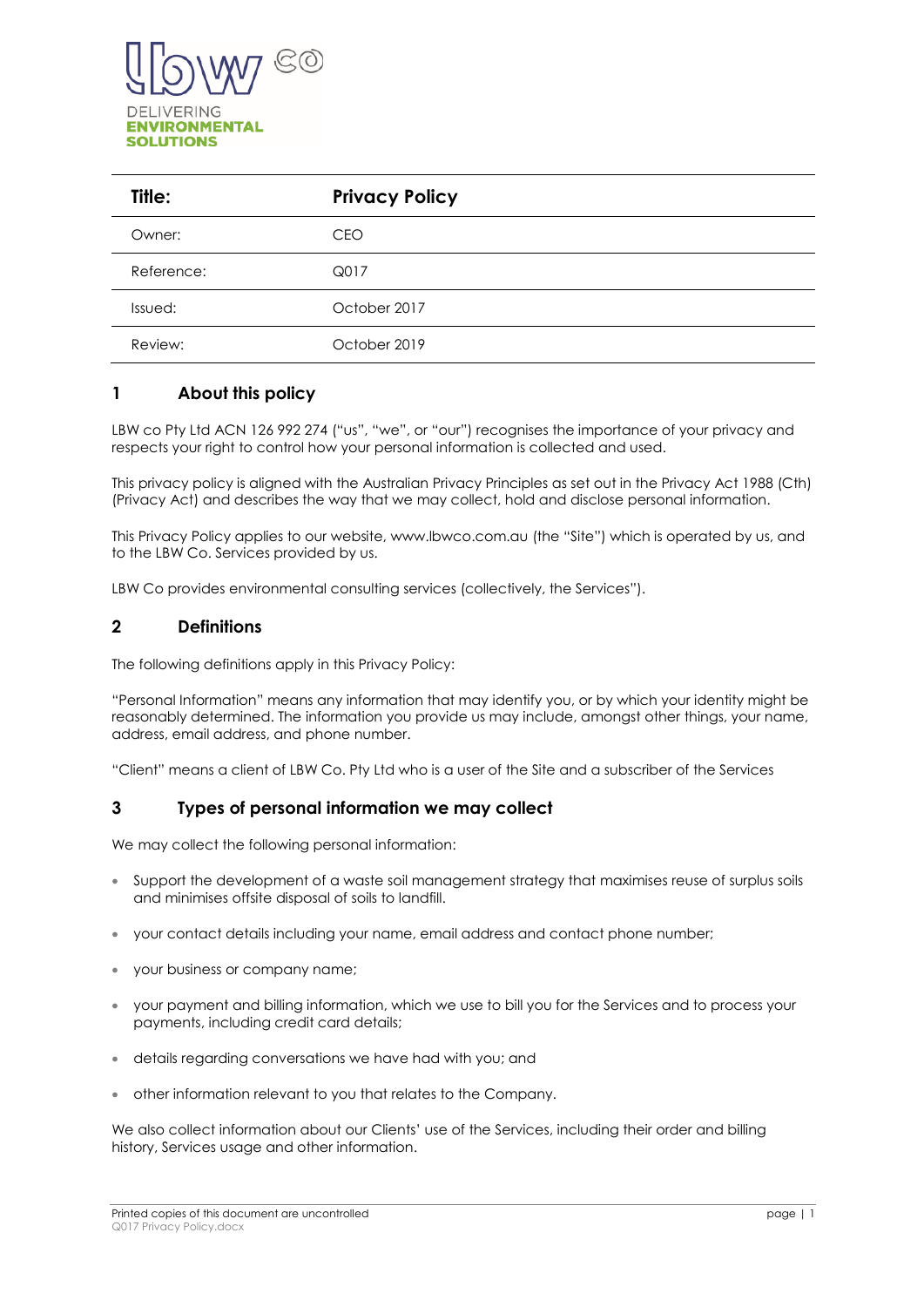

We automatically collect through our Site and Services, information that is often not personally identifiable, such as the website from which visitors came to our Site, IP address, browser type and other information relating to the device through which they access the Site. We may combine this information with the Personal Information we have collected about Clients.

### **4 How we use personal information**

Personal information collected by us will generally only be used or disclosed for the purpose it was collected. We may from time to time use personal information for another purpose where it would be reasonably expected by you or if allowed by law, including:

- to efficiently and effectively maintain your account and contact details
- to provide our products and Services to Clients, including to generate aggregate reports for Clients about Service usage;
- to respond to requests or inquiries from Clients, to communicate with Clients about their accounts or orders, and for similar client-service-related purposes;
- to process Client payments and to assess charges for our Services;
- to effectuate or enforce a transaction or agreement with a Client;
- to tailor the information we send or display to Clients, including to market our Services or opportunities to attend events or seminars;
- to analyse our Services or internal operations;
- to provide Clients with information about our company or Services that we believe may be of interest, including to send marketing and promotional e-mails;
- to improve our Site, offerings or Services and to better understand how Clients access and use our Site and Services, on an aggregated and individualized basis;
- where disclosure or its use is required or authorised by law;
- to administer our Site and keep it safe and secure;
- in the ongoing administration of the shareholder register;
- in preparation and distribution of the statements for handling mail;
- in the process of procuring advice from legal and accounting firms, auditors, contractors, consultants and other advisors;
- to provide you with notices required under legislations, including but not limited to the Corporations Act 2001 (Cth);
- any other purpose for which you have consented.

The information you give us is used to provide you with a product or service and/or to fulfil your order. Sharing of information will be limited to partners or third parties who are integral to the order fulfilment process. We may also use aggregated or non-personally identifying information about Clients for market analysis, research, marketing or other purposes.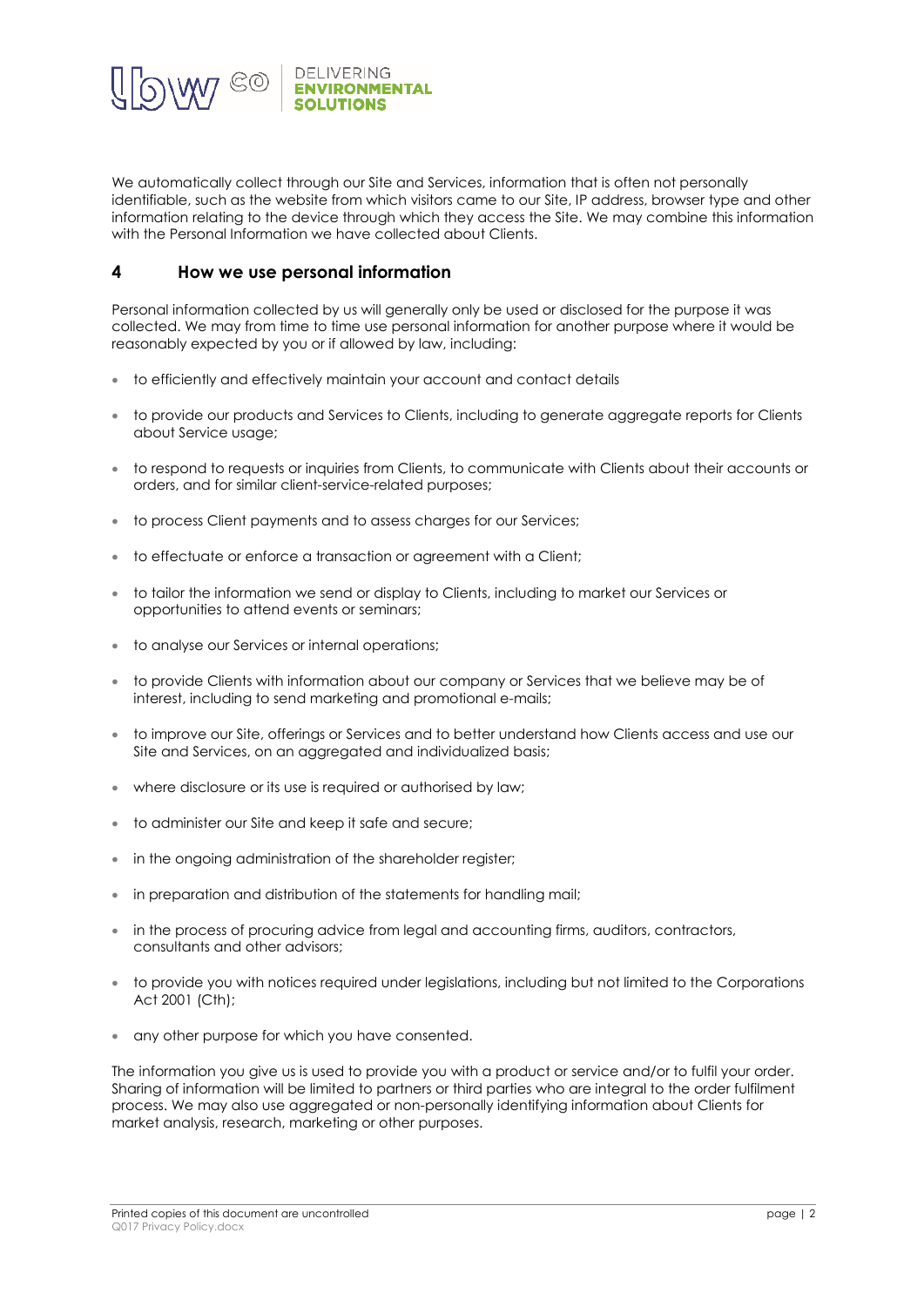

# **5 Access and Accuracy**

Subject to exceptions allowed by law, you have the right to access personal information we hold about you and to seek its correction. Please contact us (at our contact details provided below) to request access to your information, or if you have a complaint concerning your information privacy.

We may decline a request to access or correct personal information where allowed under the Australian Privacy Principles and use reasonable endeavours to provide you with our reasons in writing.

Depending on the circumstances, we may charge you reasonable costs for providing access to your personal information. There is no fee for lodging a request for access.

#### **6 How we store personal information**

We will take reasonable steps to protect your personal information from misuse, loss, unauthorised access and modification or disclosure. If we no longer require the use of your personal information, we will take reasonable steps to destroy or permanently de-identify it.

The internet is not always a secure environment. If you use the Internet to send us any information, it is sent at your own risk. Our websites may contain links to other websites. We are not responsible for the privacy practices or the content of such other websites.

Personal information may be stored electronically through third party data centres, which may be located overseas, or in physical storage at our premises or third party secure storage facilities.

#### **7 How we disclose personal information**

We may disclose any of the Personal Information we collect or receive through our Site and Services as follows:

- our employees and related bodies corporate;
- to our contractors or third party service providers who provide services or perform functions on our behalf;
- our professional advisors and agents
- payment systems operators such as merchants or third party payment providers;
- in response to a subpoena or other legal process by a governmental entity or third party, or if otherwise required by law;
- to protect or enforce our rights or property;
- in the event of the sale or dissolution (bankruptcy) of assets, in whole or in part, of LBW Co Pty Ltd or any of its affiliates; and
- to our affiliates and subsidiaries, for purposes consistent with this Privacy Policy.

In addition, we may share aggregate or non-personally identifying information with selected third parties for marketing, advertising, research or other purposes.

We will not disclose, sell, share or trade your Personal Information to any third parties unless we first receive your consent.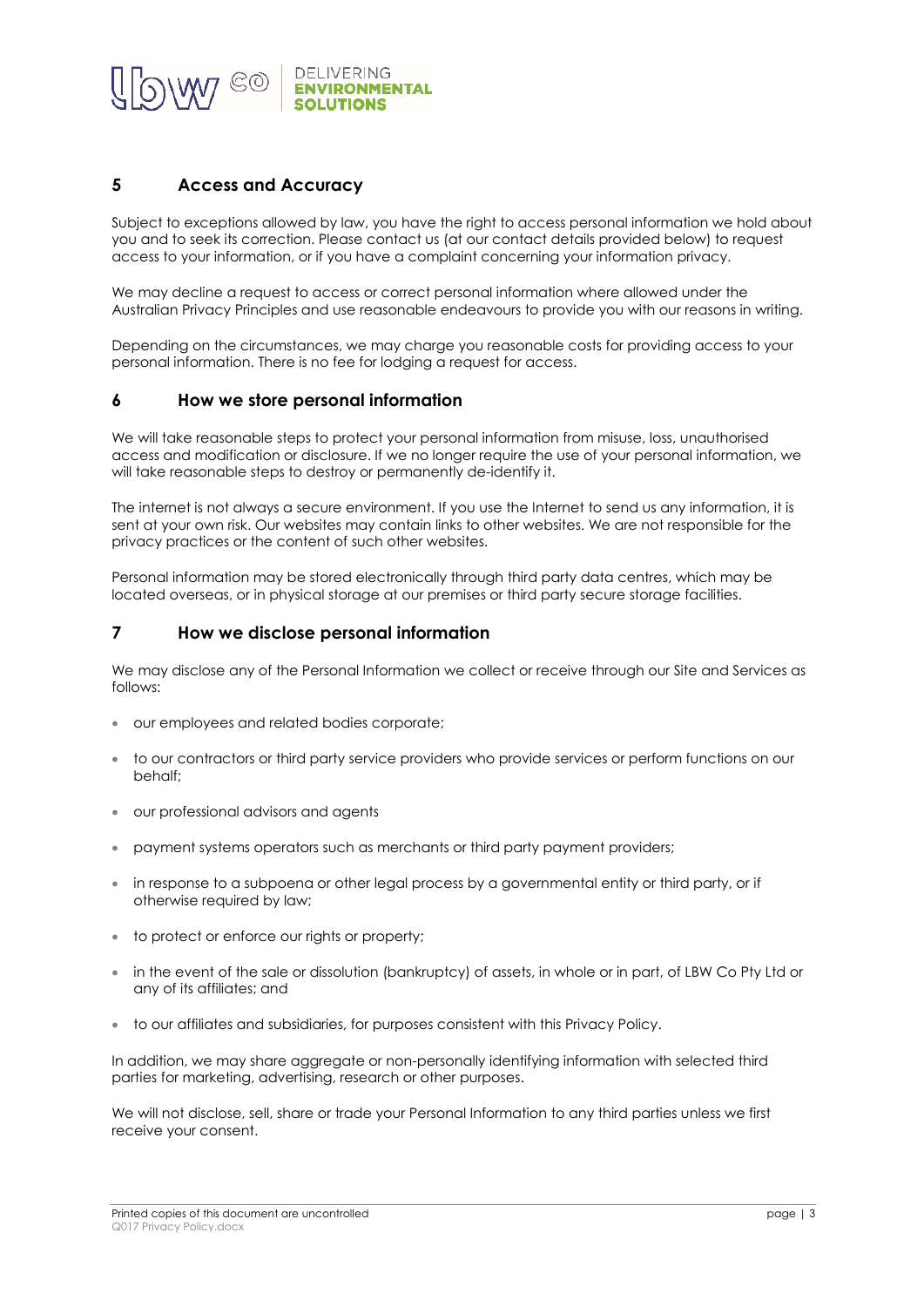

### **8 Career applications**

Employment applications and resumes collected by us are safely and securely stored and only used for the purposes for which it was collected.

### **9 Cookies, Web Beacons and Analytics**

When you interact with our Site, we strive to make your experience easy and meaningful. We, or our third party service providers, may use cookies, web beacons (clear GIFs, web bugs) and similar technologies to track site visitor activity and collect site data. We may combine this data with the Personal Information we have collected from Clients. Examples of information that we may collect include technical information such as your computer's IP address and your browser type, an information about your visit such as the products you viewed or searched for, the country you are in, what you clicked on and what links you visited to get to or from our site.

If we identify you with this information, any use or disclosure of that information will be in accordance with this Privacy Policy.

A cookie is a text file that a website transfers to your computer's hard drive for record-keeping purposes. Cookies help us gather and store information about visitors to our websites and are intended to improve your website browsing experience whilst ordering. Our cookies assign a random, unique number to each visitor's computer. They do not contain information that would personally identify the visitor, although we can associate a cookie with any identifying information that is or has been provided by a Client while visiting our Site.

We, or our third party service providers, use cookies that remain on your computer for a specified period of time or until they are deleted (persistent cookies). These cookies record clickstream information (data reporting the URLs, or names of the pages, on our Site that have been visited). We may also use cookies that exist only temporarily during an online session (session cookies) – these cookies allow you to log in to your account and they allow us to identify you temporarily as you move through the Site. Most browsers allow users to refuse cookies, but doing so may impede the functionality of some portions of our Site.

Web beacons are tiny graphics with a unique identifier, similar in function to cookies that are used to track the online movements of Web users. In contrast to cookies, which are stored on your computer's hard drive, Web beacons are embedded invisibly on webpages and may not be disabled or controlled through your browser.

We may also engage third parties, including Google Analytics, to track and analyze Site activity on our behalf. To do so, these third parties may place cookies or web beacons to track user activity on our Site. The information generated by these cookies (including your truncated IP address) is transmitted to and stored by Google, and other third party providers, on servers in the United States. Google will use this information for the purpose of evaluating your, and other users' use of our website, mobile website, compiling reports for us on website activity and providing other services relating to website activity and internet usage.

We use the data collected by such third parties to help us administer and improve the quality of the Site and to analyse usage of the Site.

## **10 Third party links**

At times, our Site may contain links to other, third-party websites. Any access to and use of such linked websites is not governed by this Privacy Policy, but, instead, is governed by the privacy policies of those third party websites. We are not responsible for the information practices of such third party websites.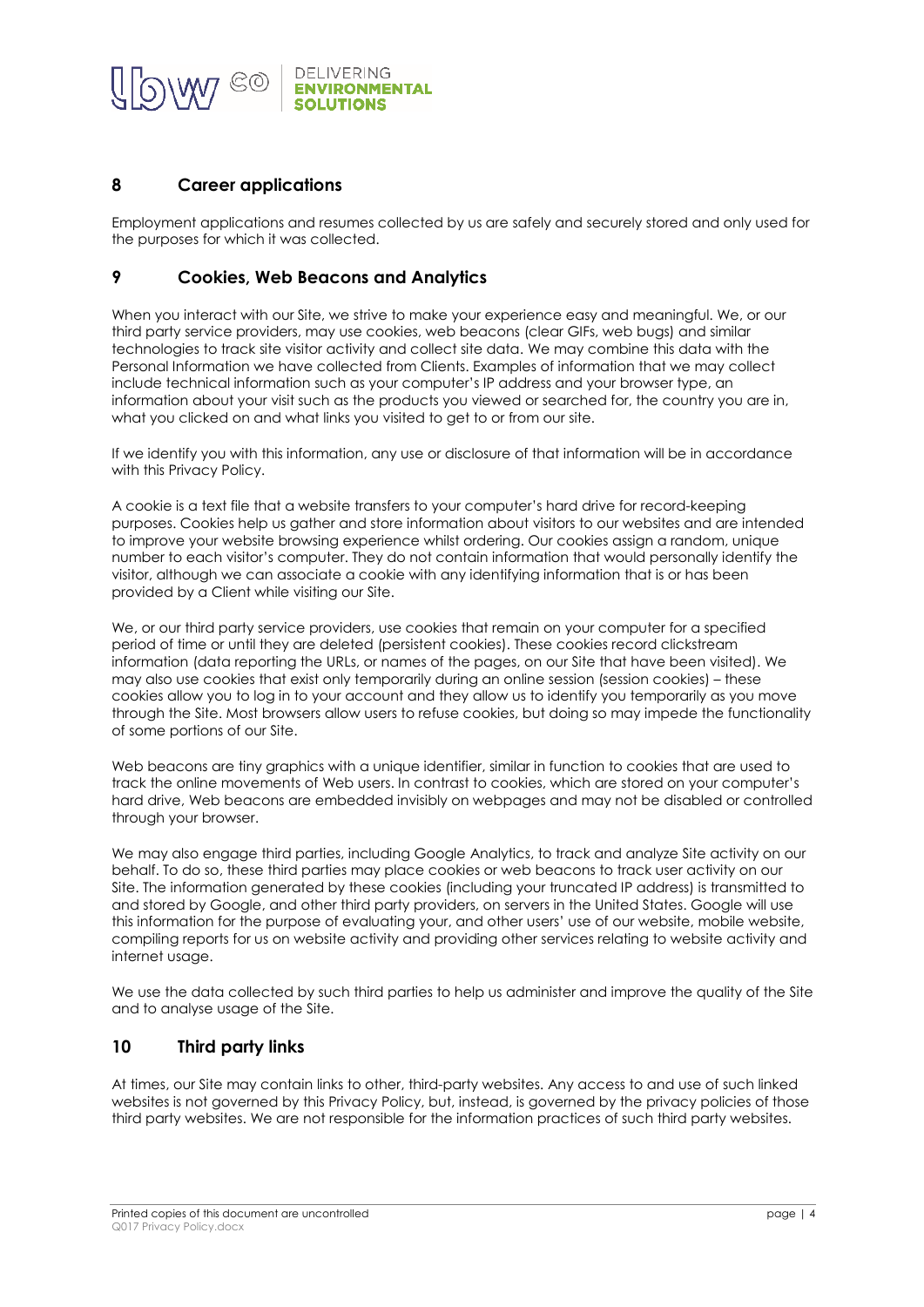

### **11 Direct marketing materials**

We may send you direct marketing emails and information about products and services that we consider may be of interest to you. These communications will only be sent via email and in accordance with applicable marketing laws, such as the Spam Act 2004 (Cth) as you consented to upon registering for our Services. If, at any time, you would like to stop receiving these promotional emails, you may follow the opt-out instructions contained in any such email. Please note that it may take up to 10 business days for us to process opt-out requests. If you opt-out of receiving emails or promotions from us, we still may send you email about your account, your account or any Services you have requested or received from us, or for other client service purposes. We do not provide your personal information to other organisations for the purposes of direct marketing.

If you receive communications from us that you believe have been sent to you other than in accordance with this Privacy Policy, or in breach of any law, please contact us using the details provided below.

### **12 Consent to transfer information outside Australia**

We may disclose your personal information to organisations in other countries. Recipients may include:

- Anyone that you have consented for us to disclose personal information to;
- Our related entities, employees or officers;
- External service providers that may assist us in our business providing administration, information technology or other services;
- External service providers, if necessary for us to provide you with requests products or services;
- Cloud providers and storage, data processors; and
- Any other person or entity required by law.

We take all steps reasonably necessary to ensure that your data is treated securely and in accordance with this privacy policy. It should be noted however, that international recipients may not have data protection laws that provide the same level of protection that exists under the Australian Privacy Principles.

#### **13 Security**

We take appropriate measures to keep your Personal Information secure. We hold your Personal Information in a combination of hard copy and electric files. We use commercially reasonable physical, technical and administrative measures to protect the security of the Personal Information that we collect or receive, including, where appropriate, password protection, encryption, and SSL to protect our Site and the information we collect from loss, misuse, and unauthorized access, disclosure, alteration, and destruction.

Despite taking appropriate measure to protect personal information used and collected by us, please be aware that no data security measures can guarantee 100% security all of the time. We cannot guarantee the security of any information transmitted to us via the internet and such transmission is at your risk.

You are solely responsible for the maintaining the secrecy of any passwords and other account information pertaining to our Platform, apps or services.